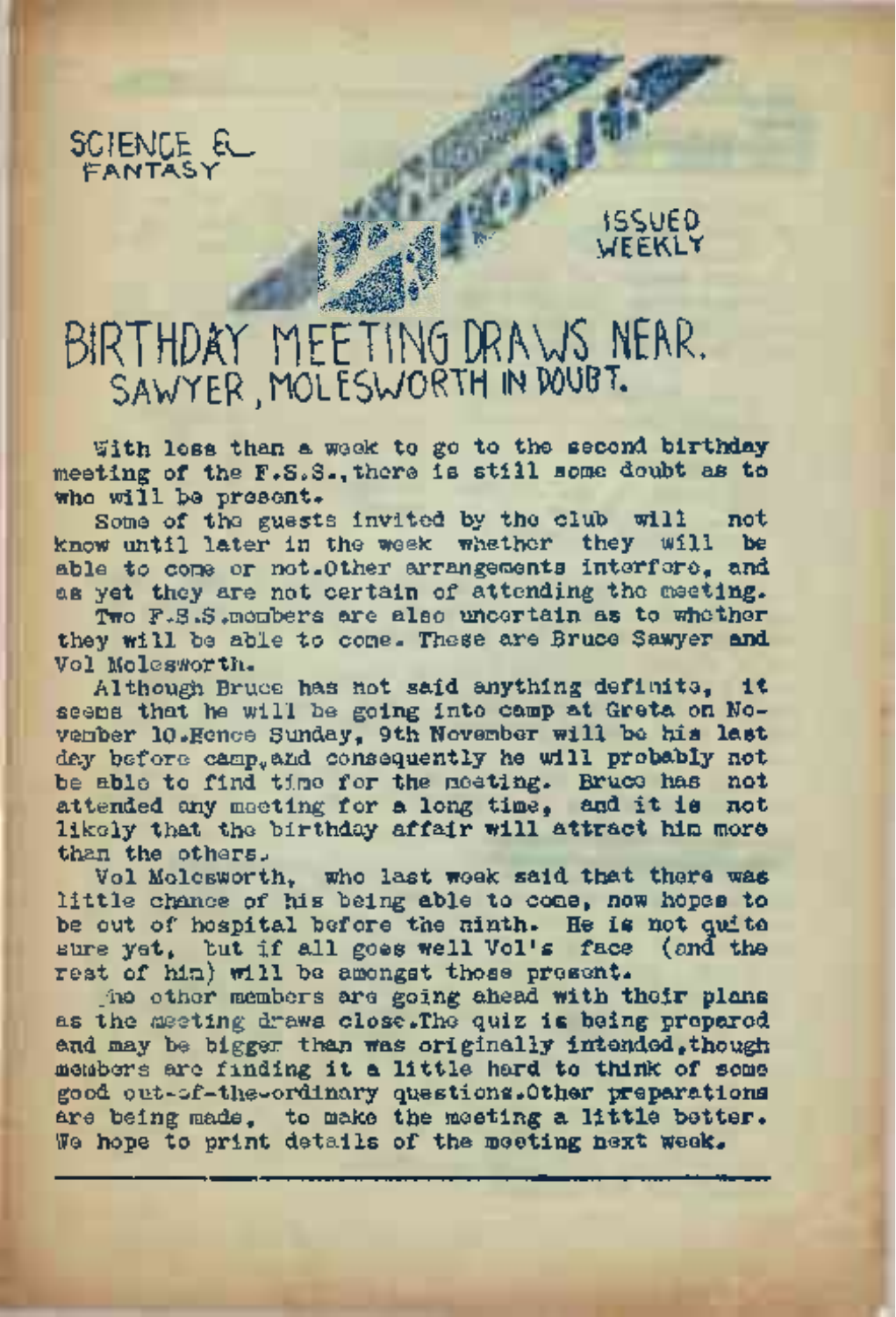| LYND THAT |                |                                      |  |  |
|-----------|----------------|--------------------------------------|--|--|
| POLIS.    |                |                                      |  |  |
|           | No.3MAGAZINES. |                                      |  |  |
|           |                | FINLI VOTES PHT ASTOUNDING IN FRONT. |  |  |

During the week we received five extra votes in our poll for magazines. This brought the total up to 14, which enabled us to close the poll on time. with a record number of votes.

Astounding and Unknown retained their lead, then ons of the last votes put Astounding one point ahead. Final positions are:-

| Total number of votes 14          |                |
|-----------------------------------|----------------|
| ASTOIMDING,  9 points             |                |
|                                   |                |
|                                   |                |
| NEW AMAZING. CAP.FUTURE. WONDER 3 | - 61           |
| F.F.M. STATLING.T.W.S., WEIRD.  2 | $\blacksquare$ |
| $\texttt{JSTOM}$ SHING, SCOOPS 1  | - 6            |

Those are the final positions. Street and Smith have scored a big win, although neither asteunding nor Unknown maintained the high parcentage the first few votes soamed to indicate.

Old Amezing remained a safe third, keeping its two points lead over the others. New Amazing and Captain Future both gained.finishing fourth with Wonder Storfes.

Only addition this week was Weird Tales, which got two votes, putting it shead of Scoops and Astonishing.

### POLL No.4...PRO SDITORS.

One of the suggestions we had regarding polls  $-$  we ought to hold was a poll on pro-editors. This seemed to fit in very nicely after the magazine contest, so we chose it as our next subject.

Before you vote there is a word of advice that you should heed. The poll is to find the most popular ed. itor, not the best. For, while he is not extremely well liked amongst fans, it cannot be denied that Ray Palmer is a very good editor. To dig Amazing out of the scrap heap, and build up its circulation to fifty or sixty thousand, is not an easy job. But Palmer did it, though fans in general did not like his method.

So send in your five favourite editors. They will receive one vote each.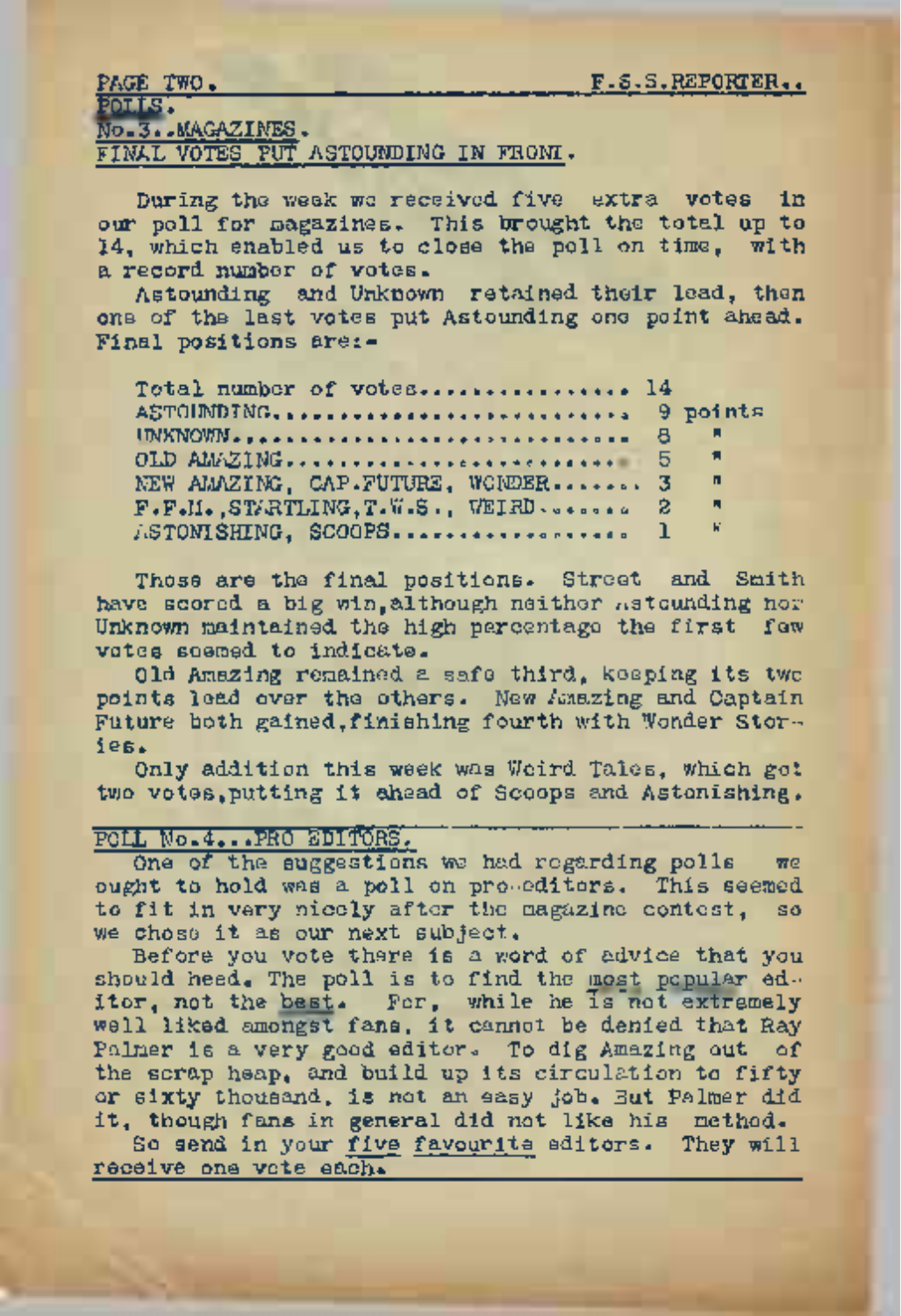S.F.F. REPORTER. **EXAMPLE PACE THREE.** 

#### ANNOUNCEMENT.

Certain conditions, both financial and otherwise, have caused a shuffle of Reporter's editors. Eric F. Russell has resigned, and Vol Molesworth has taken his place. Colin Roden is still co-editor.

At the present moment, Eric has Ultra's enniversary issue on his hands, and several other things. Hence the reason for his resignation. Vol Molesworth, out of action for a while,and uncertain as to when Cosmos will appear, has filled the gap, much to the relief (financial) of the other editor. You may not realise it,but putting out Reporter is quite a costly process. Style and format will be unchanged.

#### FANDOM: AT RANDOM.

## volIjolesworth'<sup>s</sup> progress.

From'the front page of this issue you will learn that Vol Molesworth hopes to be out of hospital some time this week. Details are not there, however.<br>Last Monday, Vol underwant an operation on his

Last Monday, Vol underwent an operation tonsilsoFans visiting him on Sunday found that if all went well, he would be out on November 3.

Naturally,after the operation, his throat was sore and he has been existing on milk and eggflips for the past week.Also (yes, it's true) he was unable to talk very much.

Actually, he was not at his best. An operation is not a nice thing to have, and coming only a week: or two after his previous one, it was not very pleasant. Now, however, he seems to be on the road to recovery, and all fandom hopes to see him on his feet again.

## FARS AND THE "TAR.

We have more details this week on the effect of the war on Australian fandom.

Bruce Sawyer is to go into camp this month, which means that he will again be out of action, as far as fandom is concerned. To quote Bruce: "I am going **to** fight for the future of the world, not talk about it"

Ken Williams will also be going into camp **this** year, probably in December. Eric Russell, who was examined last week, will not be called up.

Various other members of the fan group will be in the military spotlight shortly, and we will **try and** give you the details as they happen.